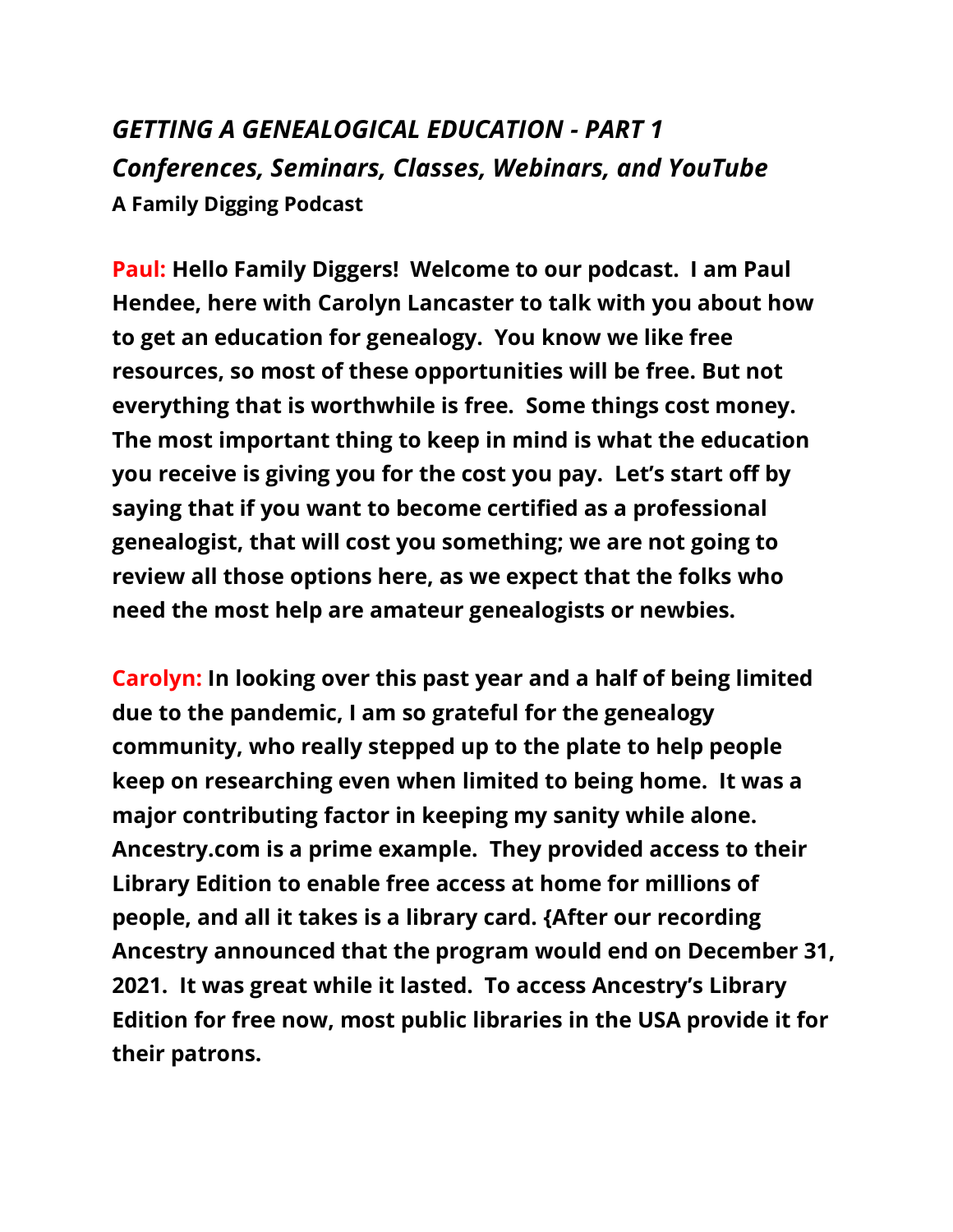**Paul: We also saw hundreds of local genealogy societies and libraries really reach out to provide programs virtually that would normally be done in person only. The question now is, "Will we ever go back?" That's too soon to say. But virtual programs can offer you a great deal that you cannot get otherwise. For instance, if you are trying to learn what resources are available for Chicago research (which is notoriously difficult), do you think you are likely to get the answers you need in Baltimore, Maryland or Cook County, Illinois? If you are located in Baltimore, how often do you think groups in that locale are going to offer programs on Cook County, Illinois? And we all can use more education about national topics, such as Military Records, Migration Patterns and the like; so many programs being offered apply to many people everywhere (at least in the USA). Physical and virtual gatherings each have their place, but when you don't have the option of physical gathering, virtual ones are a great alternative.**

**Carolyn: The classic example of being flexible is looking at RootsTech, the largest genealogy conference in the country each year. Last year when they switched from a physical three-day conference to a three-day virtual conference, people everywhere had an opportunity to participate. Over 1.5 million people registered for RootsTech from literally all over the world. It has been entirely inspiring.**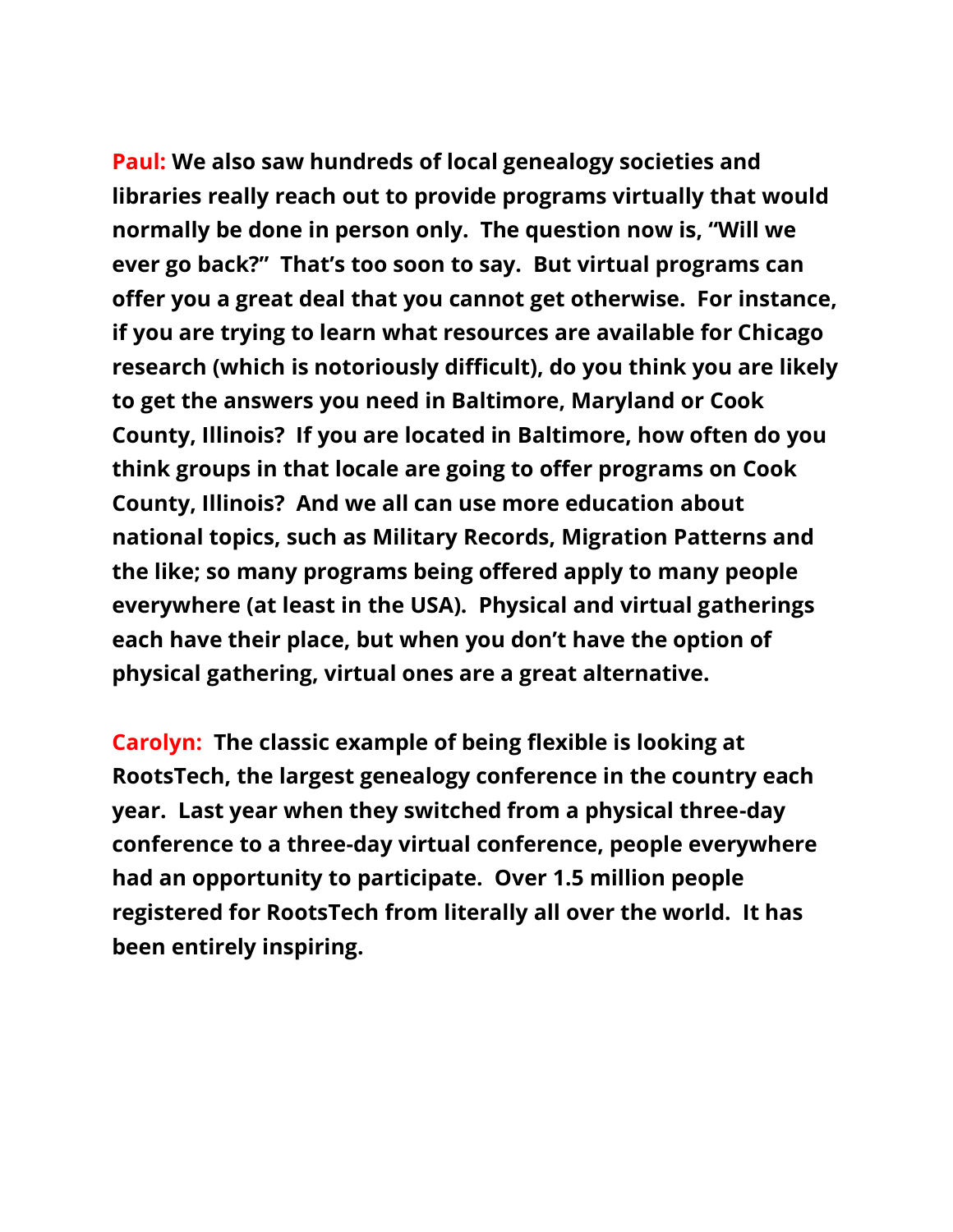**And the great thing about it (to my mind) is that you didn't need to watch everything during those three days - that would be exhausting, to say the least. Instead, for all those who registered for the conference, they can watch most of it whenever they want over the course of 2021, and download almost all of the handouts, at their convenience and the convenience of their pocketbook, because it is all free.** 

**Rootstech 2022 has been announced, and it will be held in Early March, entirely virtually again. If you register now, they will send occasional emails or text messages (your choice) on what they have planned and when the course selections are available to review. Just Google "RootsTech 2022" and go from there.** 

**Paul: So what are you going to do if you need to learn something specific about Scandinavian research and RootsTech is months off? Try FamilySearch's Family History Library Classes. Go to the transcription tab on our website and choose this session for the links: [https://www.familysearch.org/family-history](https://www.familysearch.org/family-history-library/learning)[library/learning](https://www.familysearch.org/family-history-library/learning)**

**and see the upcoming webinars; it allows you to register, as well as get the handouts (which are generally available closer to the date of the event). For past classes, go to the link on our transcript** 

**[https://www.familysearch.org/wiki/en/Classes\\_in\\_the\\_Learning\\_Ce](https://www.familysearch.org/wiki/en/Classes_in_the_Learning_Center) [nter](https://www.familysearch.org/wiki/en/Classes_in_the_Learning_Center) . There are a lot of classes available; you will be amazed.**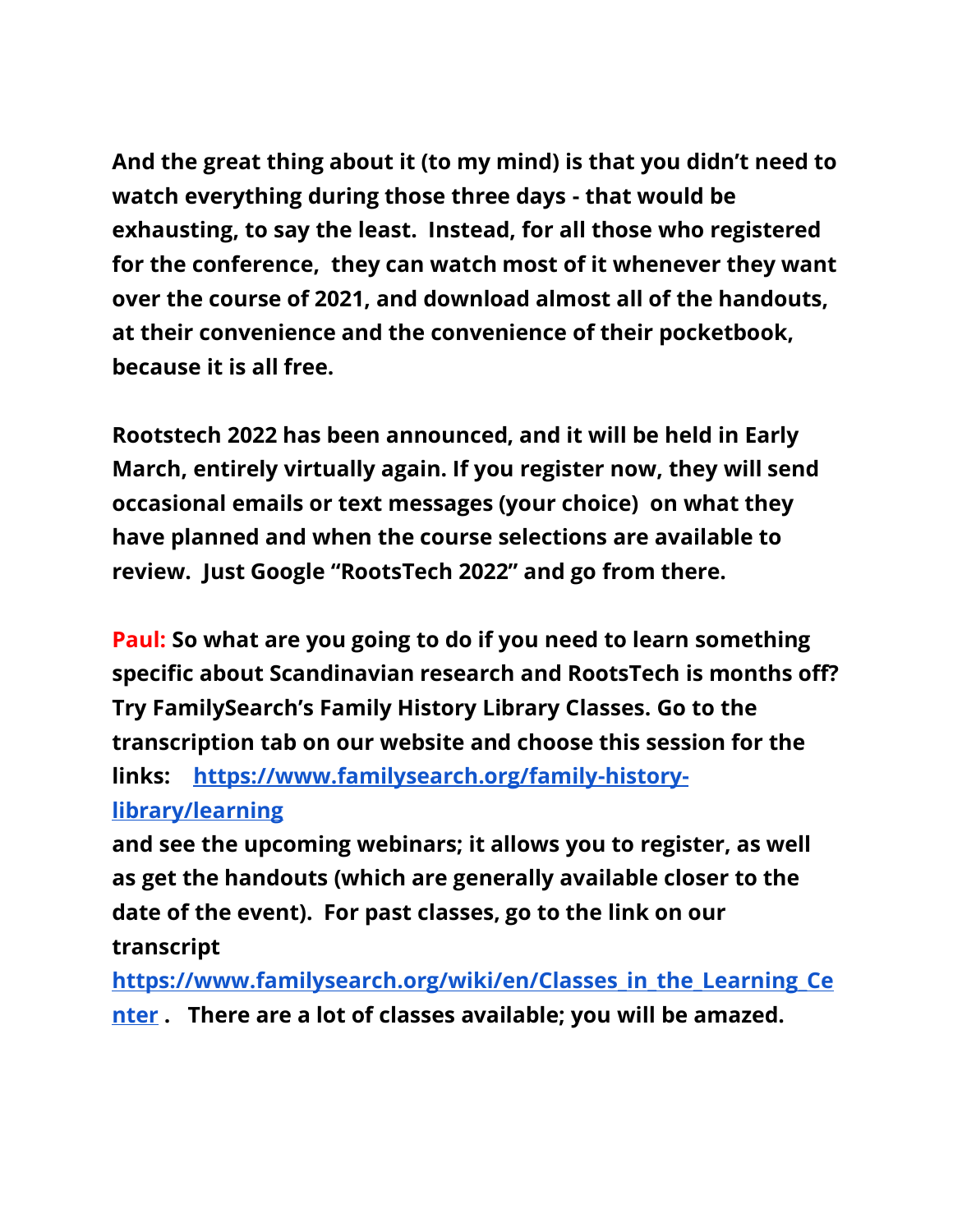**Along that same line, Brigham Young University's Family History Library also has a ton of webinars and classes available. Go to the link in our transcript:** 

**<https://fh.lib.byu.edu/classes-and-webinars/online-webinars/> to see what is available, not only there, but at other sites as well.**

**Carolyn: Then there is Ancestry Academy, with all free classes: <https://www.ancestryacademy.com/browse>**

**While we are on the subject, we would like to share a site that may cost you some money, but I think it is really worth it. Legacy Family Tree Webinars (now owned by My Heritage) does webinars several times a week with nationally and internationally known speakers. You can watch a webinar as a live broadcast, or within the following few days for free. If you want to watch it after that, or if you want to access the syllabus, you need to become a member. They also do webinars exclusively for members. The cost is \$49.95 per year, but you can get that price discounted when they have sales or by a coupon you receive for attending a live webinar presentation. Generally these discounts are for first-time members only. There are a number of things to really like about "FTW"; one is the broadness of what they offer - there are many technology tools that are covered on a step-by-step basis. There are MyHeritage instructional videos. There are lots of webinars on where to find sources for your research, how to write, cite and It goes on and on. They have almost 1700 past webinars available to review.**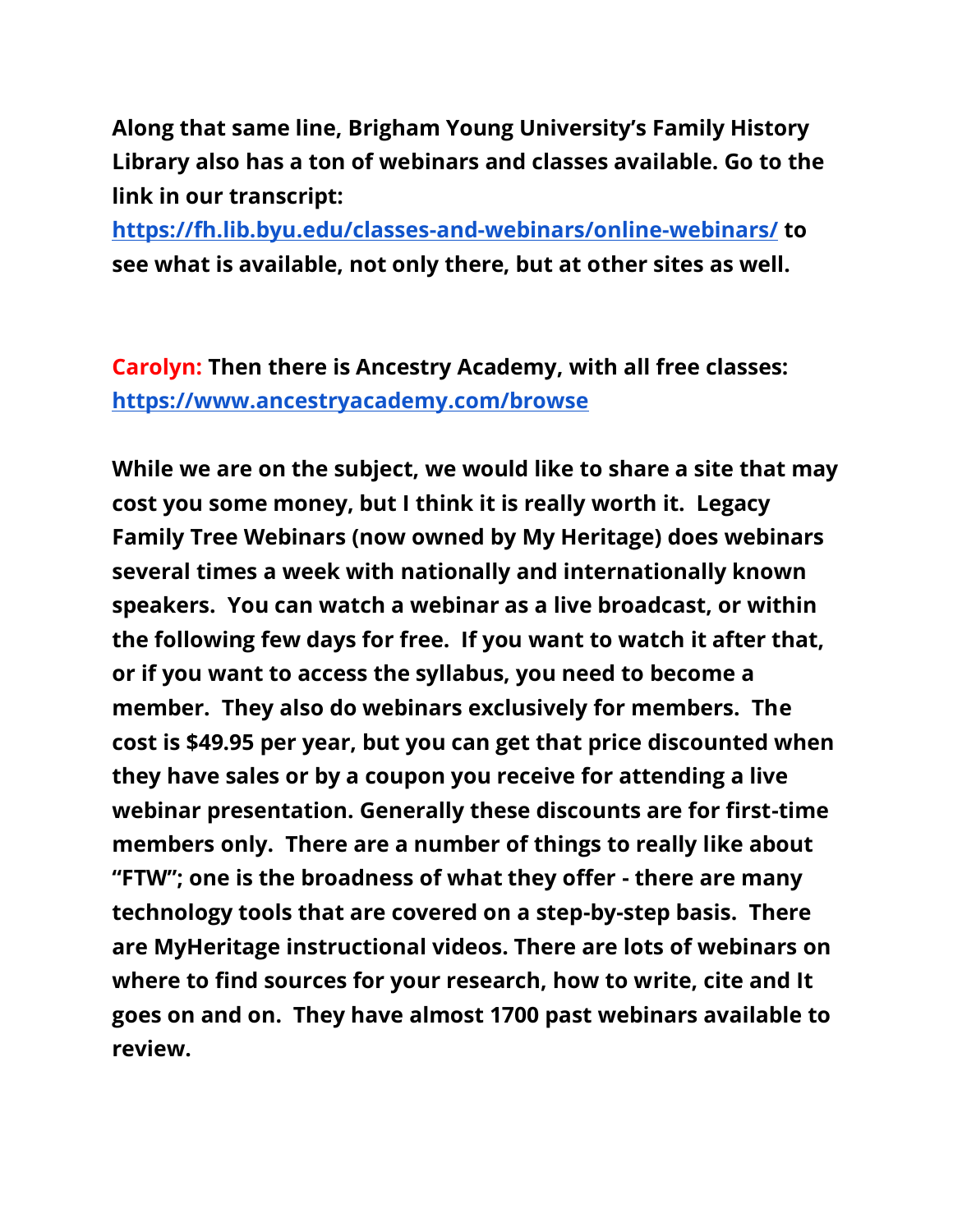**Paul: The ultimate way to search out these new opportunities is with a site called Conference Keeper:** 

**[https://conferencekeeper.org](https://conferencekeeper.org/)**

**ConferenceKeeper has a calendar of a huge percentage of the genealogy events being offered in person or online. It includes in person and virtual conferences, genealogical society meetings and library webinars. If you don't want to have to go through all the in-person offerings, you just have to tap once on the Virtual Calendar, and you are there - able to see what all is going on all over the country. When you find a topic you want to enjoy, note whether it is free [or not, which will be shown by a dollar sign (\$)]. Also note if it is open to the public or not. To get more information on the event and to register, tap once and it will take you to another page. If you decide to register, do that with a very simple form in most cases. Once you receive confirmation that your request has been approved, email the confirmation to yourself. You will receive an email confirming the event and giving you the instructions needed to join the webinar at the appointed time. Be sure to add the upcoming event to your Google (or other) calendar so that you can be reminded that the event is coming shortly, and to make it easier to join the meeting. You can also sign up for a weekly newsletter that provides new additions to the calendar that week.**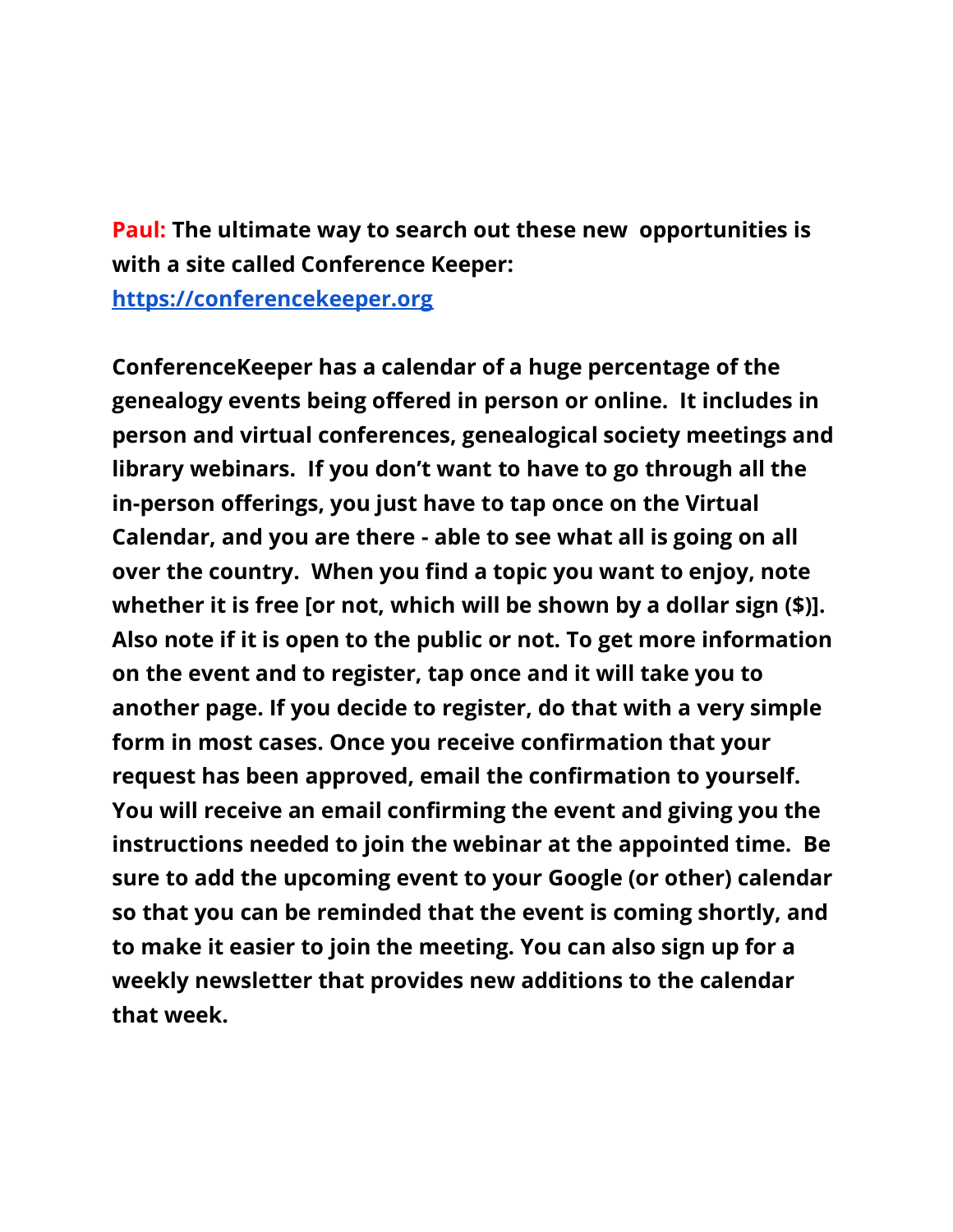**Carolyn: I keep these confirmations in an email file called "Calendar", to keep the link to the event easy to find, but not before adding the event to my Google calendar, one of several options you can use as a reminder of the event. I also note what application is needed to participate, be it Zoom, GoToWebinar, directly with the sponsoring organization, etc. This way I can make sure I have that up and running well before the day of the webinar. When the webinar is over and I have downloaded whatever handout might be available, then it's the time to delete the email from my Calendar folder.**

**Then there is YouTube, of course. There are some excellent Genealogy Channels on YouTube. The major genealogy companies all have channels - FamilySearch, Ancestry, My Heritage, FindMyPast; but there is way more. To access genealogy channels on YouTube.com, search with the term "genealogy how tos" to eliminate all the clutter of totally unrelated stuff that YouTube seems fond of including whenever you search any topic. This will bring you a list of sessions available to see from various places. If you go into one channel, there should be a place where you can see the other sessions for that same channel.**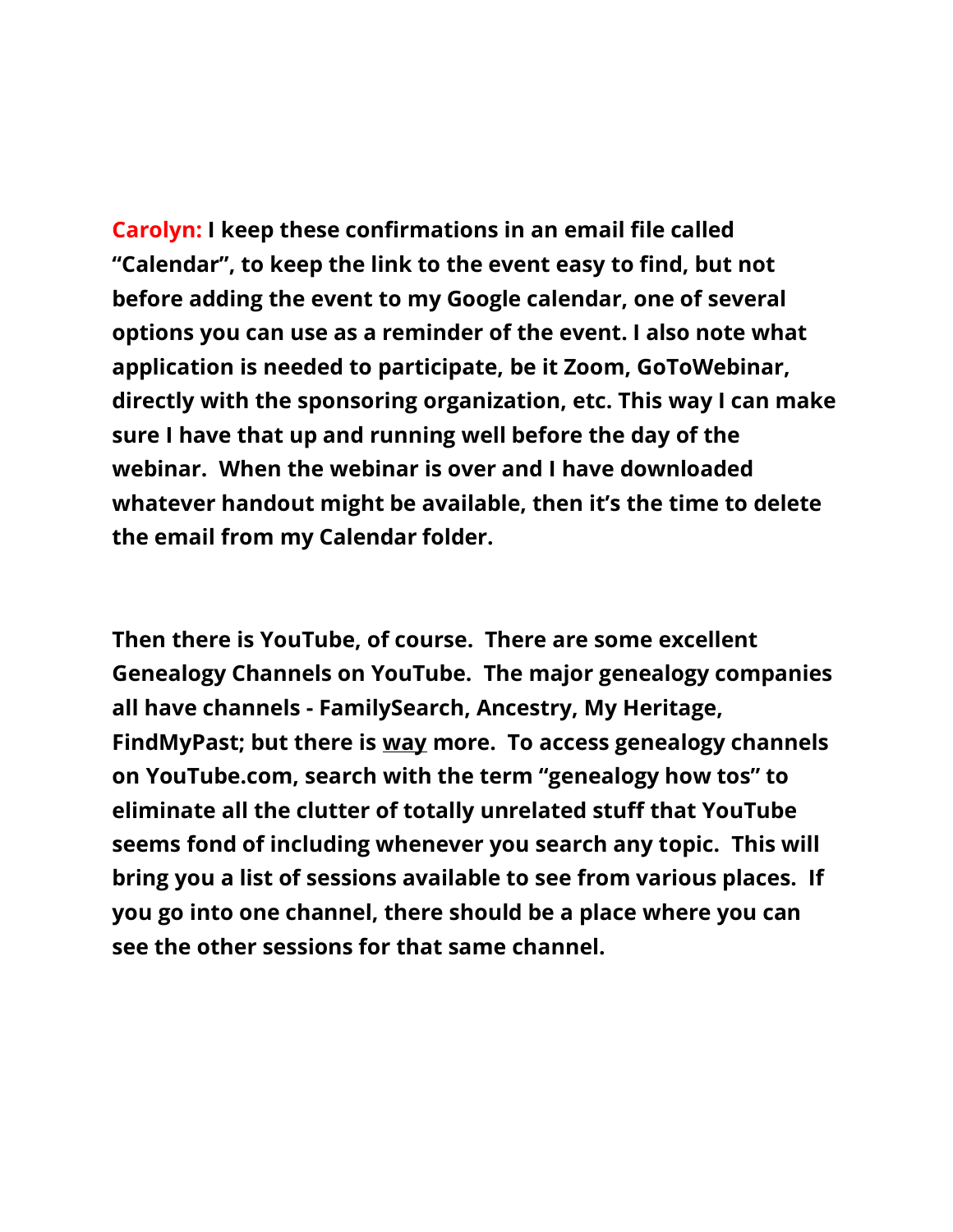**If you like something and want to be notified when a new broadcast is available, just subscribe. And if you like something, it is very helpful if you say so by pressing on the thumbs up underneath the screen. Go back to YouTube and do a new search for "family history how tos". (You may come up with more channels looking both ways.) At the end of this transcript is a list of YouTube channels that we like, but we haven't tried them all yet, to say the least.**

**Paul: Well, folks, that's all there is time for today. We hope we have given you some food for thought, as well as places to explore to get a family history education for free. When we do Part 2, we will talk about websites, blogs and podcasts. Hope you will join us for that session. As usual, if you want a transcript of this podcast, please go to our website, (familydigging.com) and look under the Transcriptions tab. You are free to download or email this to yourself for personal use only. For any other use, please request permission in advance by contacting us by email at [info@familydigging.com.](mailto:info@familydigging.com) All transcripts are copyrighted by Family Digging.**

**Enjoy the rest of your week, and happy digging!**

**Paul Hendee and Carolyn Lancaster**